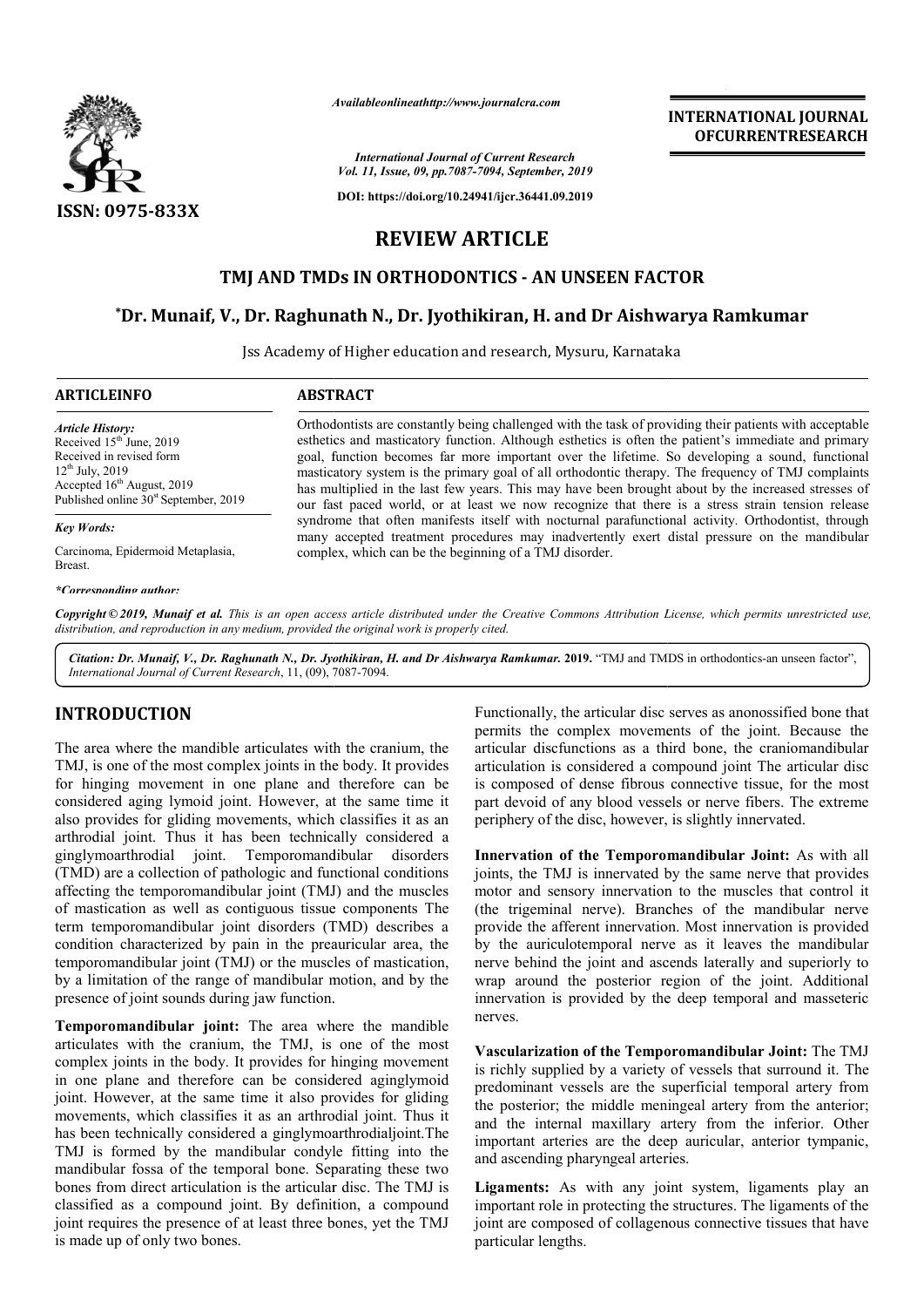

**Fig 1 ; Articular Disc, Fossa, And Condyle**



The Temporomandibular Joint

#### **Fig 2. Temporomandibularjoint**



**Fig. 3. Temporomandibular joint (anterior view).**



**Fig. 4. Capsular ligament**



**Fig. 5. Temporomandibular Ligament Ligament (Lateral view**

They do not stretch. However, if extensive forces are applied to a ligament, whether suddenly or over a prolonged period of time, the ligament can be elongated. When this occurs, the function of the ligament is compromised, thereby altering joint function. Ligaments do not enter actively into joint function but instead act as passive restraining devices to limit and restrict border movements. Three functional ligaments support the TMJ: (1) the collateral ligaments, (2) the capsular ligament, and (3) the temporomandibular (TM) ligament. Two accessory ligaments also exist: (4) the sphenomandibular and (5) the stylomandibular.

#### **Capsular Ligament**

**Capsular ligament (lateral view):** Note that it extends anteriorly to include the articular eminence and encompass the entirearticular surface of the joint. A significant function of the capsular ligament is to encompass the joint, thus retaining the synovial fluid. The capsular ligament is well innervated and provides proprioceptive feedback regarding position and movement of the joint.

**Temporomandibular Ligament:** The lateral aspect of the capsular ligament is reinforced by strong, tight libers that make up the lateral ligament, or TM ligament. The TM ligament is composed of two parts," an outer oblique portion and an inner horizontal portion. The outer portion extends from the outer surface of the articular tubercle and zygomatic process posteroinferiorly to the outer surface of the condylar neck. This unique feature of the TM ligament, which limits rotational opening, is found only in humans

**Sphenomandibular Ligament:** The sphenomandibular ligament is one of two TMJ accessory ligaments. It arises from the spine of the sphenoid bone and extends downward to a small bony prominence on the medial surface of the ramus of the mandible, which is called the lingula. It does not have any significant limiting effects on mandibular movement.



**Fig. 6. Mandible, tempero mandibular joint, capsular ligament**

**Stylomandibular Ligament:** The second accessory ligament is the stylomandibular ligament . It arises from the styloid process and extends downward and forward to the angle and posterior border of the ramus of the mandible. It becomes taut when the mandible is protruded but is most relaxed when the mandible is opened. The stylomandibular ligament therefore limits excessive protrusive movements of the mandible.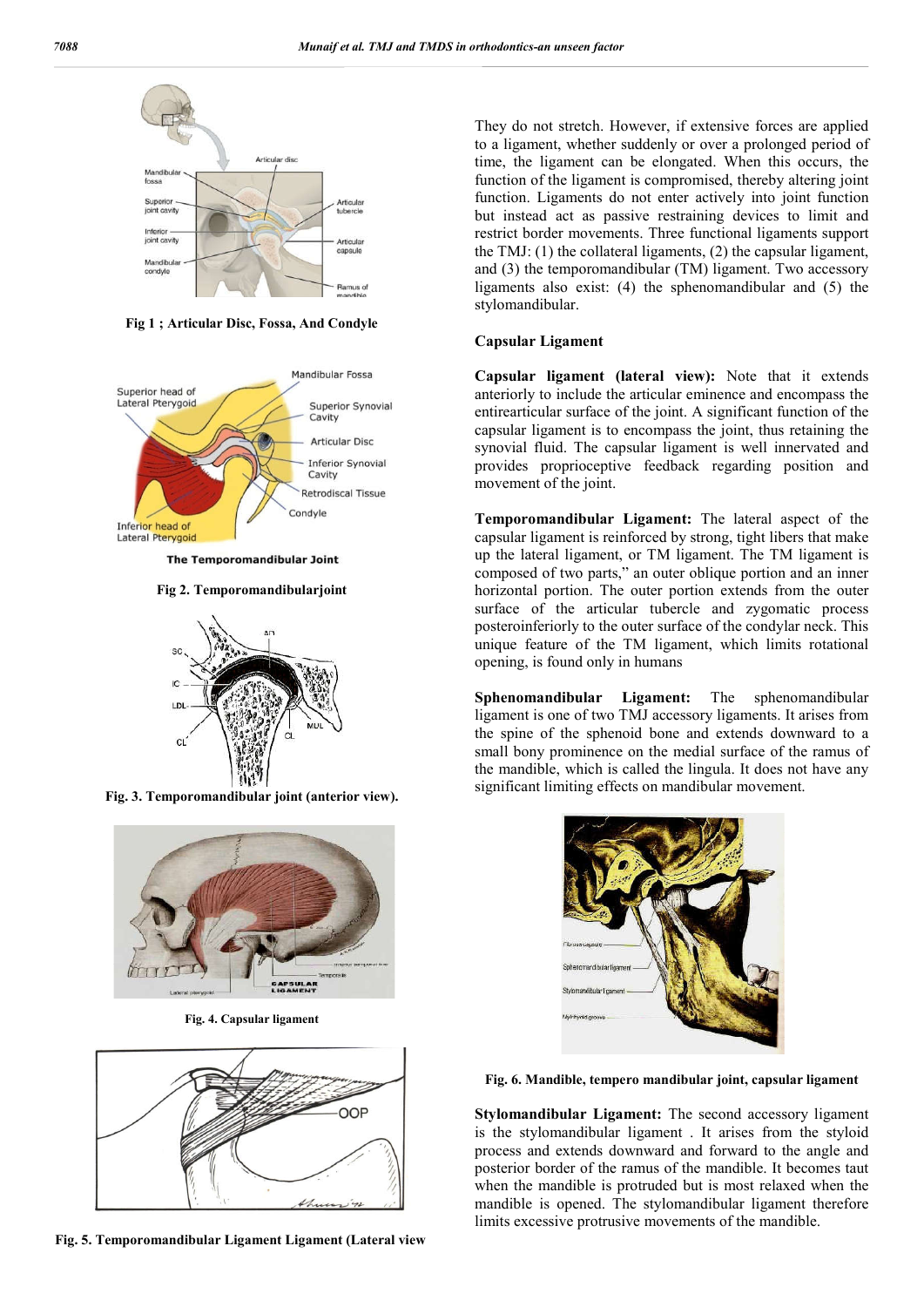

**Fig. 7. Stylomandibular ligament**

## **TMD'S IN DETAIL**

**Signs and Symptoms of Temporomandibular Disorders:**  Etiologic factors such as trauma, emotional stress, orthopaedic instability, and sources of deep pain and muscle hyperactivity were implicated as significant components. The clinical signs and symptoms of masticatory dysfunction can be grouped into categories according to structures that are affected: (1) the muscles, (2) the temporomandibular joints (TMJs), and (3) the dentition. Muscle and TMJ disorders make up the group of conditions known as temporomandibular disorders (TMDs). Included with the signs and symptoms of each are the etiologic factors that either cause or contribute to the disorder.When evaluating a patient, it is important to identify both signs and symptoms clearly. A sign is an objective clinical finding that the clinician uncovers during a clinical examination. A symptom is a description or complaint reported by the patient. Patients are acutely aware of their symptoms, yet they may not be aware of their clinical signs. For example, a person reports muscle tenderness during mandibular opening yet is totally unaware of the joint sounds that are also present. Both the muscle tenderness and the joint sounds are clinical signs, but only the muscle tenderness is considered a symptom. To avoid overlooking subclinical signs, the examiner must be acutely aware of the common signs and symptoms for each specificdisorder.

**Functional Disorders of The Muscles:** Functional disorders of masticatory muscles are probably the most common TMD complaint of patients seeking treatment in the dental office. With regard to pain, they are second only to odontalgia (i.e., tooth or periodontal pain) in terms of frequency. They are generally grouped in a large category known as masticatory muscle disorders. As with any pathologic state, two major symptoms can be observed: (1) pain and (2) dysfunction *.*  Certainly the most common complaint of patients with masticatory muscle disorders is muscle pain, which may range from slight tenderness to extreme discomfort Pain felt in muscle tissue is called myalgia.

**Dysfunction:** Dysfunction is a common clinical symptom associated with masticatory muscle disorders. Usually it is seen as a decrease in the range of mandibular movement. When muscle tissues have been compromised by overuse, any contraction or stretching increases the pain. Therefore to maintain comfort, the patient restricts movement within a range that does not increase pain levels. Acute malocclusion is another type of dysfunction.

Acute malocclusion refers to any sudden change in the occlusal condition that has been created by a disorder. An acute malocclusion may result from a sudden change in the resting length of a muscle that controls jaw position. When this occurs the patient describes a change in the occlusal contact of the teeth. The mandibular position and resultant alteration in occlusal relationships depend on the muscles involved.

### **Regional myalgic disorders**

**Myofascial Pain (Trigger Point Myalgia):**Myofascial pain is a regional myogenous pain condition characterized] bands of muscle tissue known as"'trigger points. This condition is sometimes referred to as myofascial trigger point pain. It is a type of muscle disorder that is not widely appreciated or completely understood, yet it commonly occurs in patients with myalgic complaints. In one study more than 50% of the patients reporting to a university pain center were diagnosed as having this type of pain. Myofascial pain was first described by Travell and Rinzlerin 1952, yet the dental and medical communities have been slow to appreciate its significance. In 1969 Laskin described the myofascial pain dysfunction (MPD) syndrome as having certain clinical characteristics. Although Laskin borrowed the term myofascial, he was not describing myofascial trigger point pain. Instead MPD syndrome has been used in dentistry as a general term to denote any muscle disorder (not an intracapsular disorder). Because the term is so broad and general, it is not useful in the specific diagnosis and management of masticatory muscle disorders.



**Fig 8; A trigger point (marked with x) in the occipital belly of the occipitofrontalis muscle produces referred headache pain behind the eye. (From Travell JG, Simons DG: myofascial pain and dysfunction. The trigger point manual, Baltimore, 1983, Williams & Wilkins, p 291)**



**Fig. 9. The trigger points locate din the trapezius muscles (marked with x) refer pain to behind the ear, the temple, and the angle of the jaw (From Travell JG, Simons DG:Myofascial pain and dysfunction. The trigger point manual, Baltimore,!983,Williams & Wilkins, p 184.)**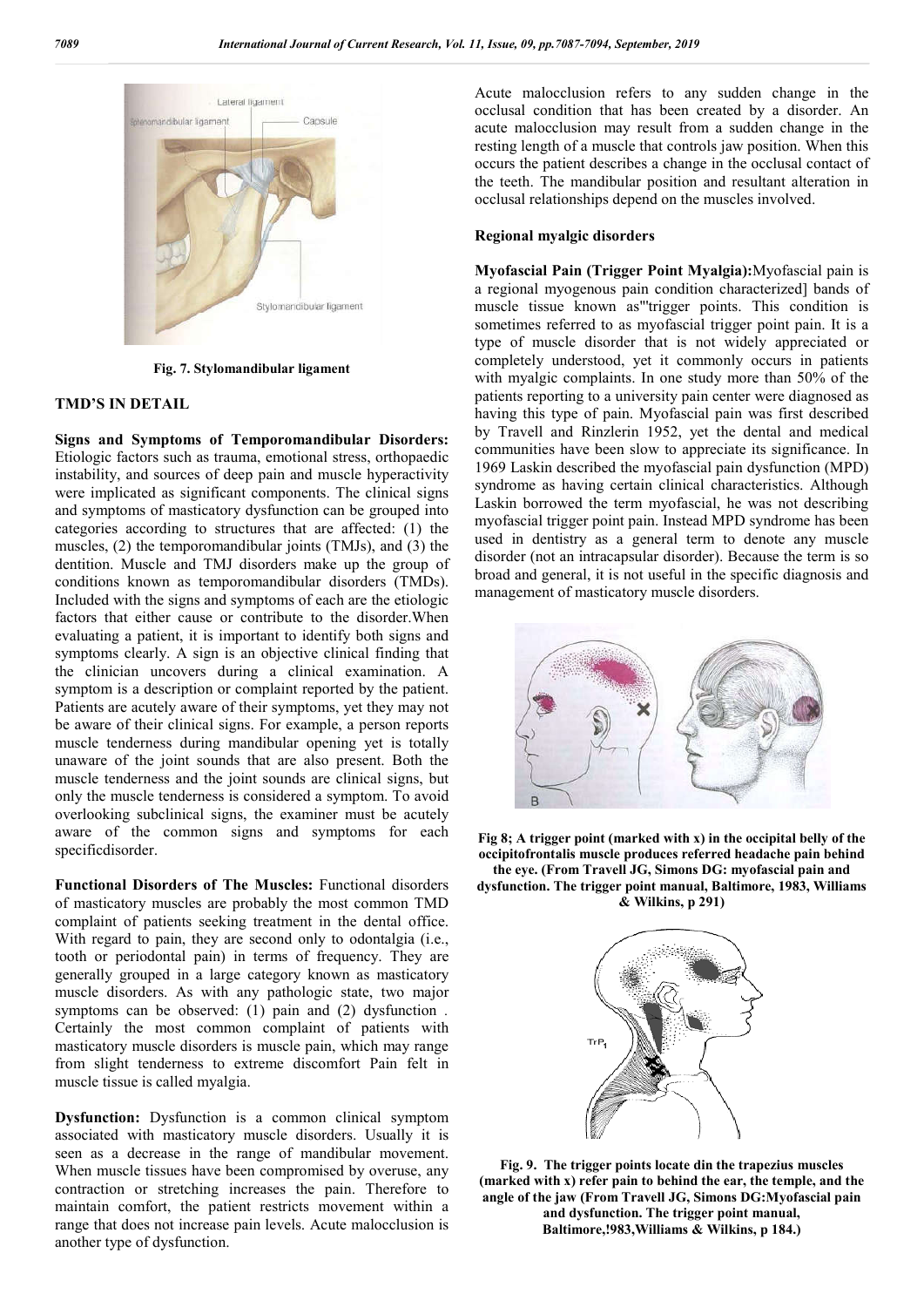

**Fig 10; Trigger points located in the stemocleidomastoideus refer pain to the temple area (i.e., typical temporal headache). (From Travail JG, Simons DG: myofascial pain and dysfunction. The trigger point manual, Baltimore, 1983, Williams & Wilkins, p 203.)**

**Macrotrauma:** Macrotrauma is considered any sudden force to the joint that can result in structural alterations. The most common structural alteration affecting the TMJ is elongation of the discal ligaments. Macrotrauma can be subdivided into two types: direct trauma or indirect trauma.

Direct trauma. Significant direct trauma to the mandible, such as a blow to the chin, can instantly create an intracapsular disorder. If this trauma occurs when the teeth are separated(open mouth trauma) the condyle can be suddenly displaced from the fossa. This sudden movement of the condyle is resisted by the ligaments.

**Microtrauma:** Microtrauma refers to any small force that is repeatedly applied to the joint structures over a long period of time. The dense fibrous connective tissues that cover the articular surfaces of the joints can well tolerate loading forces. In fact, these tissueneed a certain amount of loading to survive because loading forces drive synovialfluid in and out of the articular surfaces, passing with it nutrients coming in and waste products going out. If, however, loading exceeds the functional limit of the tissue, irreversible changes or damage can result.

**Orthodontics and Disc Derangement Disorders:** In recent years concern has arisen regarding the effect of orthodontic treatment on disc derangement disorders. Some authors have suggested that certain orthodontic treatments can lead to disc derangement disorders. Long-term studies of orthodontically treated populations, however, do not support these concerns. These studies report that the incidence of TMD symptoms in a population of orthodontically treated patients is no greater than that of the untreated general population Furthermore, studies that looked at the specific type of orthodontic mechanisms used, such as Begg technique versus various functional techniques, also failed to show a relationship between intracapsular disorders (or any TMD symptoms) and orthodontic treatment. Even the extraction of teeth for orthodontic purposes did not reveal a greater incident of TMD symptoms post treatment. Although these studies are comforting to the orthodontist, one should also note that the incidence of TMD symptoms in the orthodontically treated populations was generally no lower than that of the untreated population. Therefore these findings suggest that orthodontic treatment is not effective in preventing TMDs.

**Spontaneous Dislocation:** On occasion the mouth is opened beyond its normal limit, and the mandible locks. This is called spontaneous dislocation or an open lock. Most dentists will eventually experience this condition in a patient following a wide opening dental procedure. It should not be confused with the closed lock, which occurs with a functionally dislocated disc without reduction.

With spontaneous dislocation, the patient cannot close the mouth. This condition is almost always produced by wide opening (e.g., an extended yawn or a long dental procedure). Spontaneous dislocation typically occurs in a patient who has the fossa anatomy that permits subluxation. Aswith subluxation, the disc becomes maximally rotated on the condyle before full translation of the condyle occurs. The end of translation therefore represents a sudden movement of the condyle-disc complex as a unit. If, in the maximally open position of the mouth, pressure is applied to force it open wider, the tight attachment of the anterior capsular ligament can cause a bodily rotation of the condyle and disc, moving the disc farther anteriorly through the discal space.



**Fig 12. Spontaneous dislocation (with disc anteriorly dislocated)**

**Treatment of tmd's general considerations in treatment of temperomandibular joint disorders interrelationships of various temporomandibular disorders.** Accurately diagnosing and treating temporomandibular disorders (TMI)s) can be a difficult and confusing task. This is often true primarily because patients' symptoms do not always fit into one classification. In many instances several classifications seem to be appropriate because in reality the patient is suffering from more than one disorder. In many patients one disorder contributes to another. The interrelationship of the various TMDs must always be considered in the evaluation and treatment of patients. Sometimes it is nearly impossible to identify which disorder preceded the other. Often the evidence to determine such an order can be obtained only from a thorough history.

#### **Definitive therapy considerations for occlusal factors**

Occlusal therapy is considered to be any treatment that is directed toward altering the mandibular position and/or occlusal contact pattern of the teeth. It can be of two types: reversible and irreversible.

**Reversible occlusal therapy:** Reversible occlusal therapy alters the patient's occlusal condition only temporarily and is best accomplished with an occlusal appliance. This is an acrylic device worn over the teeth of one arch that has an opposing surface that creates and alters the mandibular position and contact pattern of the teeth. Full-arch maxillaryocclusal appliance, a type of reversible occlusaltherapy.

**Irreversible occlusal therapy:** Irreversible occlusal therapy is any treatment that permanently alters the occlusal condition and/or mandibular position. Examples are selective grinding of teeth and restorative procedures that modify the occlusal condition.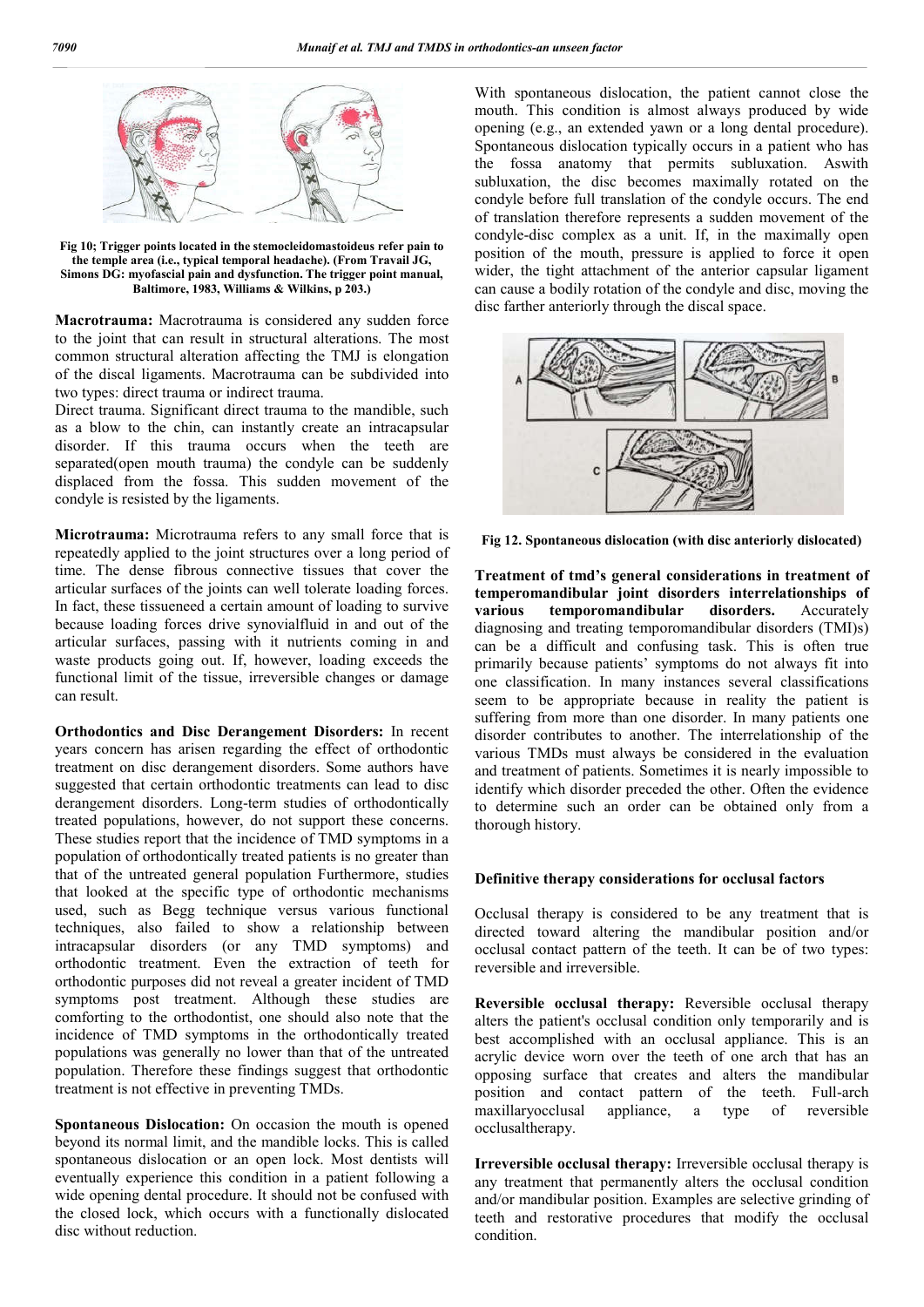

**Fig 13. Full arch maxillary occlusal appliance, a type of reversible occlusal therapy**

Other examples are orthodontic treatment and surgical procedures aimed at altering the occlusion and/or mandibular position.Appliances that are designed to alter growth or permanently reposition the mandible are also considered irreversible occlusal therapies.

**Definitive Therapy Considerations for Trauma:** Trauma is one of the five etiologic factors that can lead to a TMD. As previously discussed, trauma can occur in two forms: macrotrauma and microtrauma. In the case of macrotrauma, definitive therapy has little meaning because the trauma is usually no longer present. Once macrotrauma has produced tissue injury, the only therapy that will help resolve the tissue response is supportive therapy. However, in the case of macrotrauma, preventive measures should always be considered. When macrotrauma is likely, such as when participating in a sporting event, proper protection of the masticatory structures should be considered. A simple and effective manner to minimize injury associated with macrotrauma is to wear a soft occlusal appliance or mouth guard. when this appliance is in place, the mandible is stabilized with the maxilla, which minimizes injury to the masticatory structures.

**Physical Therapy:** Physical therapy represents a group of supportive actions that is usually instituted in conjunction with definitive treatment. It can be an important part of the successful management of many TMDs. Although physical therapy has been used to reduce the symptoms associated with TMD, the evidence that supports each specific type of treatment has yet to be established.Because physical therapy techniques are normally quite conservative, the profession feels relatively comfortable using them without evidence-based data. Most physical therapy fits into one of two general categories: modalities and manual techniques.

**Physical therapy modalities:** Physical therapy modalities represent the physical treatments that can be applied to the patient. They can be divided into the following types: thermotherapy, coolant therapy, ultrasound, phonophoresis, iontophoresis, electrogalvanic stimulation (EGS) therapy,<br>transcutaneous electrical nerve stimulation (TENS). stimulation (TENS), acupuncture, and laser.

**Thermotherapy:** Moist heat applied to the symptomatie muscle can often reduce levels of pain and discomfort. A commercially available moist heat pad can be moistened and heated in a microwave. A warm, moist towel can also be used.



**Fig14. Thermo therapy**

**Coolant Therapy:** An ice pack is applied to the painful area for 2 to 4 minutes or until the tissue feels numb. Then the tissue is allowed to slowly warm again. This can be repeated as needed. Ice should not be left on the face for longer than 5 to 7 minutes or tissue injury may result. Fluoromethane spray is applied to the painful areas for approximately 5 seconds. The muscle is then gently stretched. This is repeated several times during each visit. The eyes, nose, and ears are protected from the spray.Two of the most common sprays used are ethyl chloride and fluoromethane. In early studies ethyl chloride was generally used, but it was found to be both flammable and a cardiac depressant if inhaled. Thus fluoromethane has been more recently suggested because it does not pose these risks.



**Fig. Coolant therapy**

**Ultrasound Therapy:** Ultrasound is a method of producing an increase in temperature at the interface of the tissues and therefore affects deeper tissues than does surface heat. Not only does ultra sound increase the blood flow in deep tissues, it also seems to separate collagen fibers. This improves the flexibility and extensibility of connective tissues. Ultrasound has also been used to administer drugs through the skin by a process known as phonophoresis. For example, 10% hydrocortisone cream is applied to an inflamed joint and the ultrasound transducer is then directed at the joint. The effects of salicylates and other topical anesthetics can also be enhanced in this manner. Iontophoresis, like phonophoresis, is a technique by which certain medications can be introduced into the tissues without affecting any other organs. With iontophoresis the medication is placed in a pad and the pad is placed on the desired tissue area.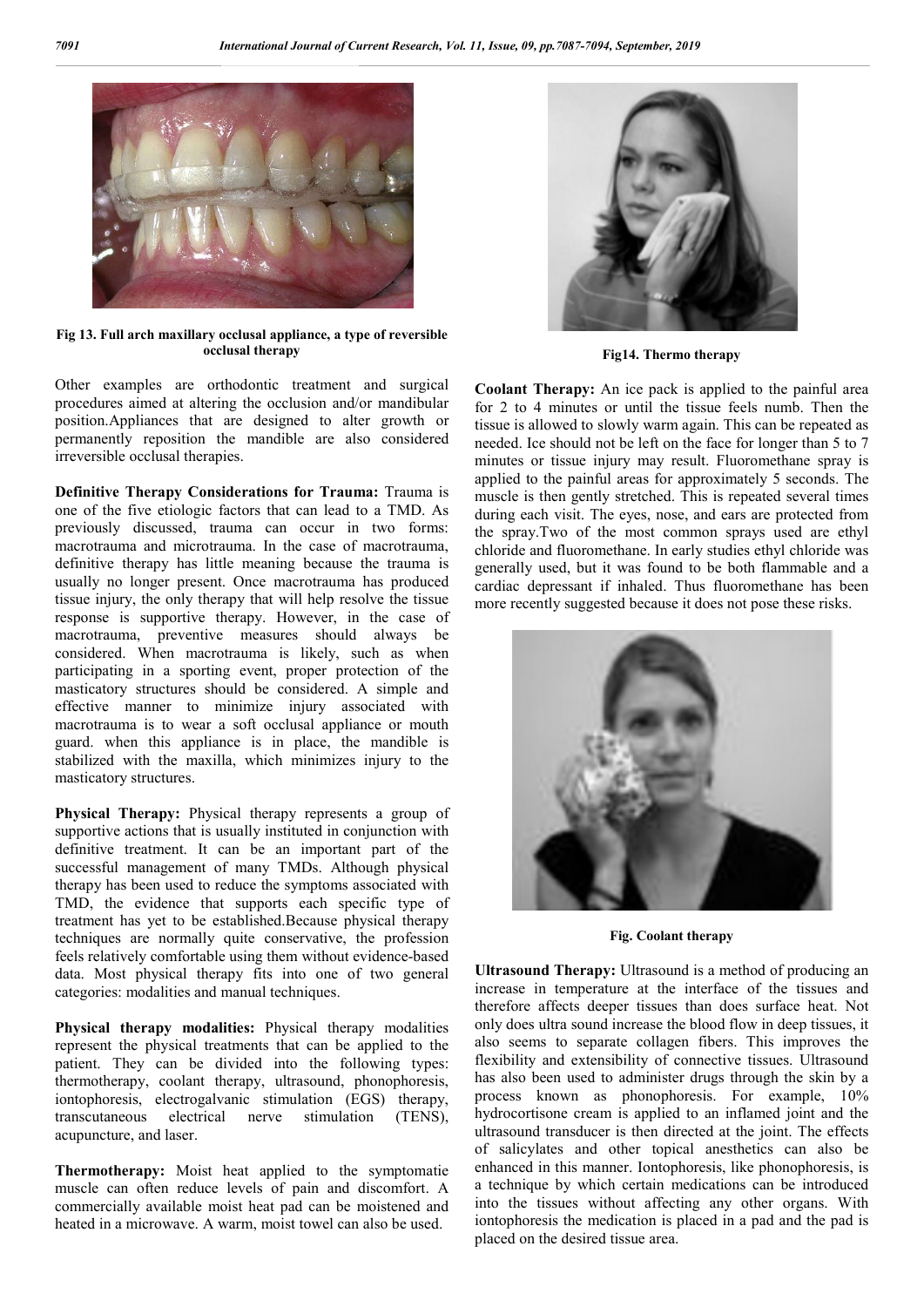

**Fig 15. Coolant Therapy**



**Fig. 16. Ultrasound therapyiontophoresis iontophoresis**



**Fig 17. Iontophoresis treatment**

Medication is placed in a pad, and then a low electrical current is passed through the pad, driving the medication into the tissue. Local anesthetics and anti¬inflammatories are common medications used with iontophoresis.

**Electrogalvanic Stimulation Therapy:**  EGS uses the principle that electrical stimulation of a muscle causes it to contract. EGS uses a high-voltage, low-amperage, monophasic current of varied frequency. Arhythmic electrical impulse is applied to the muscle, creating repeated involuntary contractions and relaxations. The intensity and frequency of these can be varied according to the desired effect, and they may help to break up myospasms, aswell as increase blood flow to the muscles. Both effects lead to a reduction of pain in compromised muscle tissues. If, however, significant motor stimulation occurs concurrently, this may impair the analgesic effect and actually exacerbate acute muscle pain. Itage, low-amperage,<br>Arhythmic electrical<br>creating repeated<br>The intensity and f<br>g to the desired effe

**Transcutaneous Electrical Nerve Stimulation: TENS, is** produced by a continuous stimulation of cutaneous nerve fibers at a subpainful level.

When a TENS unit is placed over the tissues of a painful area, the electrical activity decreases pain perception. TENS uses a low-voltage, low-amperage, biphasic current of varied frequency and is designed primarily for sensory counter stimulation in painful disorders. When the intensity of a TENS unit is increased to the point that motor fibers are activated, the TENS unit becomes an EGS unit that is no longer used for pain control but instead for muscle relaxation, as mentioned earlier. Frequent interchange of these terms confuses some professionals. Portable TENS units have been developed for long-term use by patients with chronic pain and can be effectivewith various TMDs. the electrical activity decreases pain perception. TENS uses a low-voltage, low-amperage, biphasic current of varied frequency and is designed primarily for sensory counter stimulation in painful disorders. When the intens



**Fig. 18. Transcutaneous electrical nerve stimulation (tens)**

**Acupuncture:** Another technique of modulating pain, acupuncture, uses the body's own antinociceptive system to reduce the levels of pain felt. Stimulation of certain areas (or acupuncture points) appears to cause the release of endorphins, which reduce painful sensations by flooding the afferent interneurons with subthreshold stimuli.These effectively block the transmission of noxious impulses and thus reduce the sensations of pain.



**Fig 19. Accupucture Accupucture**

**Cold Laser:** In recent years the cold or soft laser has been Cold Laser: In recent years the cold or soft laser has been investigated for wound healing and pain relief. Currently, it is not considered to be a routine physical therapy modality but is included in this section for completeness. Most studies on the cold laser report on its use in chronic musculoskeletal, not considered to be a routine physical therapy modality but is included in this section for completeness. Most studies on the cold laser report on its use in chronic musculoskeletal, rheumatic, and neurologic pain conditi thought to accelerate collagen synthesis, increase vascularity of healing tissues, decrease the number of microorganisms, and decrease pain.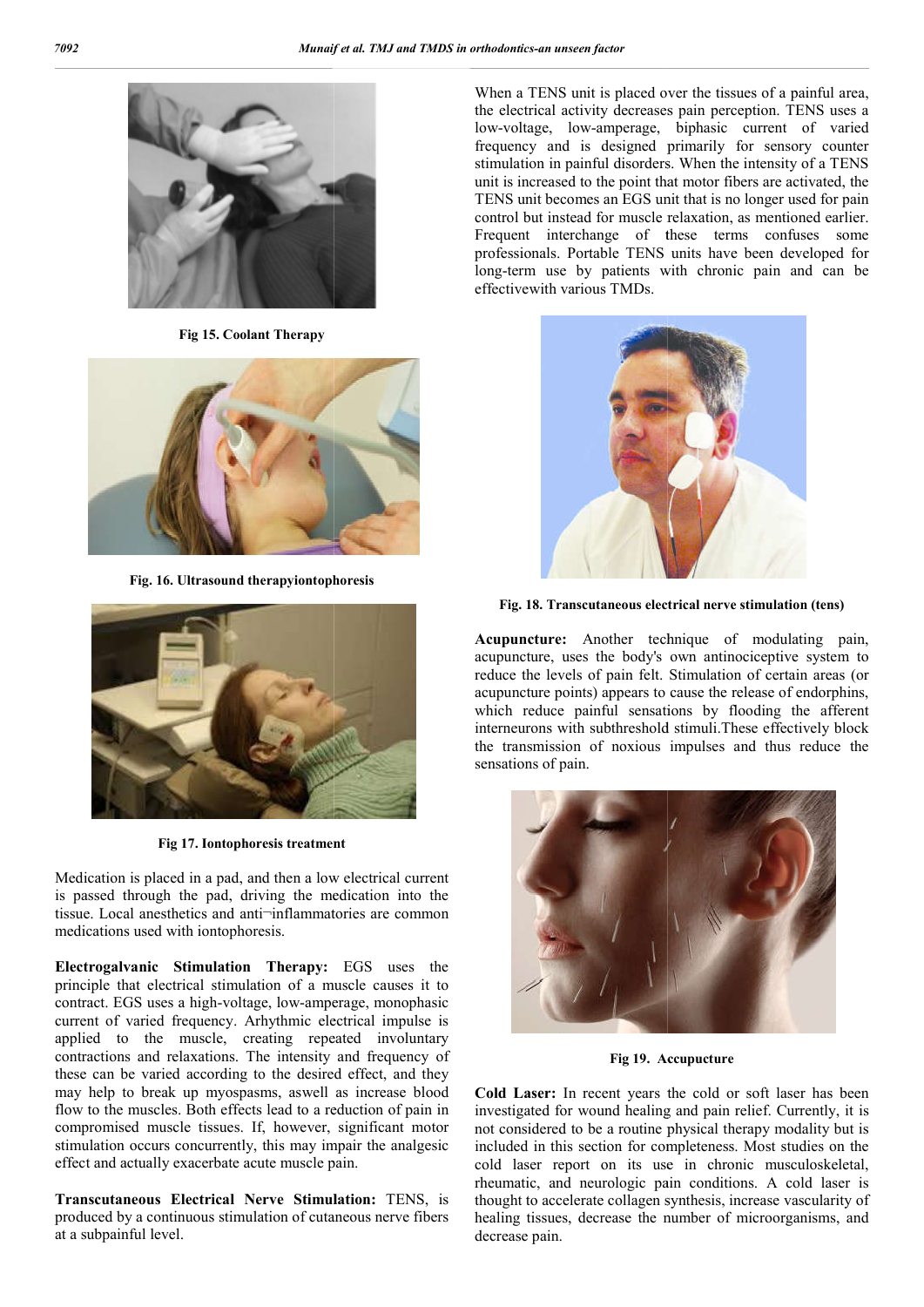

**Fig 20. Cold laser**



**Fig 21. Massage Therapy**



**Fig. 22. Joint distraction of the temporomandibular joint**



**Fig. 23. Passive exercises**

**Manual Techniques:** Manual techniques are the "hands-on" therapies provided by the physical therapist for the reduction of pain and dysfunction. Manual techniques are divided into three categories: soft tissue mobilization, joint mobilization, and muscle conditioning.

**Soft Tissue Mobilization:** Physical therapy can be helpful in regaining normal function and mobility of injured or painful tissues. Soft tissue mobilization is useful for muscle pain conditions and is accomplished by superficial and deep massage. As discussed previously, mild stimulation of cutaneous sensory nerves exerts an inhibitory influence on pain. Thus gentle massage of the tissues overlying a painful area can often reduce pain perception. The patient can be taught gentle self-massage techniques and is encouraged to do this as needed for reduction of pain.

This technique along with painless stretching of the muscles can be quite helpful in reducing pain. When muscle pain is the major complaint, massage can be helpful. The patient is encouraged to apply gentle massage to the painful areas regularly throughout the day. This can stimulate cutaneous Sensory nerves to exert an inhibitory influence on the pain. If it increases the pain, it should be stopped.

**Joint Mobilization:** Mobilization of the TMJ is useful in decreasing intcrarticular pressure, as well as increasing range of joint movement. Gentle distraction of the joint can assist in reducing temporary adhesions and perhaps even mobilize the disc. In some instances distraction of the joint is useful in managing an acute disc dislocation without reduction. Passive distraction is thought to inhibit the activity of muscles that pull across the joint. Distraction of the TMJ is accomplished by placing the thumb in the patient's mouth over the lower second molar area on the side to be distracted. With the cranium stabilized by the other hand, the thumb places downward force on the molar as the rest of the same hand pulls upon theanterior portion of the mandible (chin). Distraction for relaxing muscles does not require translation of the joint but merelyunloading in the closed joint position. The distraction is maintained for several seconds and then released. It can be repeated several times. When joint immobility is the problem, distraction is combined with manual translation of the joint. This can be accomplished by placing the thumb in the patient's mouth over the mandibular second molar area on the side to be distracted. While the cranium is stabilized with the other hand, the thumb exerts downward force on the molar.

**Muscle Conditioning:** Patients who experience TMD symptoms often decrease the use of their jaw because of pain. If this is prolonged, the muscles can become shorted and atrophied. The patient should be instructed in selfadministering exercises that can help restore normal function and range of movement. Four types of exercises programs can be instituted by the physical therapist or the dentist: passive muscle stretching, assisted muscle stretching, resistance exercises, and postural training. Resistance exercises use the concept of reflex relaxation to provide an increase inmandibular opening. A, The patient is instructed to open against gentle resistance provided by the lingers. This will promote relaxation in the elevator muscles, thus allowing increased mandibular opening. B, When eccentric movement is limited, the patient can be asked to move in the eccentric position with gentle resistance from the fingers. These exercises are repeated 10 times each session, six sessions a day.

**Correlation between orthodontics and tmd's:** The relationship between orthodontic treatment and temporomandibular disorders (TMDs) has long been of interest to the practicing orthodontist, but only during the past decade have a significant number of clinical studies been conducted that have investigated this association. This interest in orthodontics and TMD in part was prompted in the late 1980s after litigation that alleged that orthodontic treatment was the proximal cause of TMD in orthodontic patients. This litigious climate resulted in an increased understanding of the need for risk management as well as for methodologically sound clinical studies. Temporomandibular joint disorder (TMD) is a collective tenn embracing several clinical problems that involve the masticatory musculature, the temporomandibular joint and associated structures, or both.